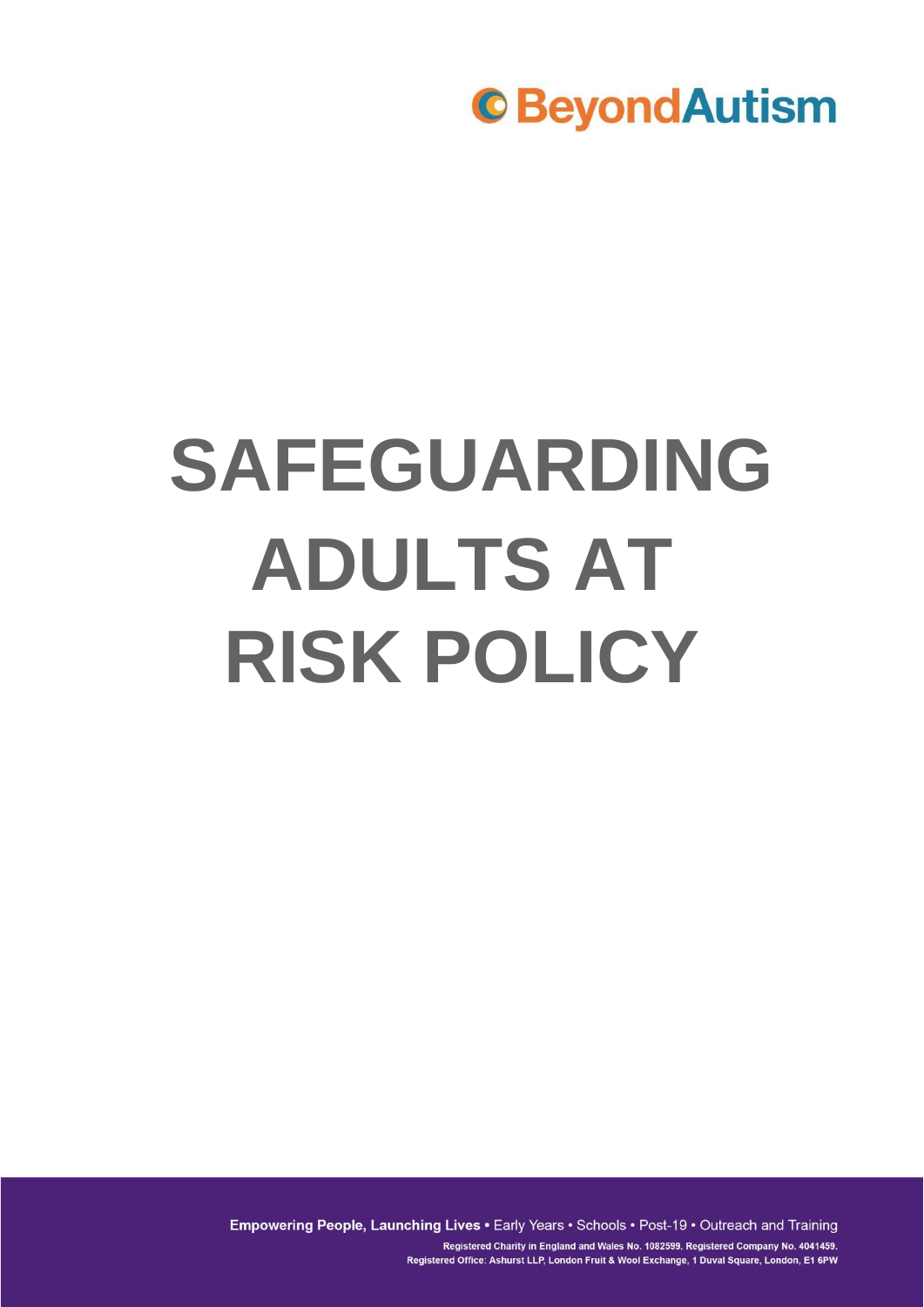

## **Safeguarding Adults at Risk Policy**

### Purpose of the Policy

This policy gives a framework for all staff and volunteers within BeyondAutism within which to prevent and reduce the risk of abuse to adults who use BeyondAutism's services or come into contact with staff or volunteers.

### Background and Need

This policy and its associated procedure are mandatory for all staff and volunteers, as they must be aware of their individual and collective roles and responsibilities in safeguarding and protecting adults at risk from abuse and neglect.

At BeyondAutism we recognise our responsibilities as set out in The London Multi Agency Adult Safeguarding Policy and Procedures (as agreed at the Dignity, Capacity and Safety Group meeting 2nd December 2015).

The legislative and regulatory requirements that BeyondAutism has to comply with in their safeguarding policies and procedures regarding adults at risk of abuse or neglect are set out in the Care Act 2014, the Care Act factsheets and specifically factsheet 7: (Safeguarding) and in Chapter 14 of the Care and Support Statutory Guidance issued under the Care Act 2014.

#### Link to Mission and Beliefs

BeyondAutism exists to empower people with autism to learn, thrive and achieve. This can only be attained if young people and adults are safeguarded and protected from abuse and neglect and, where appropriate prevented from becoming at risk of abuse.

#### **Outcomes**

As a result of the policy and associated procedure being followed, adults at risk will be better protected from the impact of abuse and neglect. The staff, volunteers, governors, advisory board members and trustees will take the necessary steps to safeguard and protect adults at risk, where outlined in procedures, contacting statutory agencies and/ or if appropriate, discussing concerns with the adult at risk (and on occasions when appropriate their parents/carers or advocates).

### **Key Principles**

This policy and corresponding procedures aim to achieve a culture within BeyondAutism, in which a proactive approach is taken to safeguarding, promoting and protecting the rights of adults with autism. It is paramount to read the Safeguarding Adults at Risk Procedure alongside this Policy.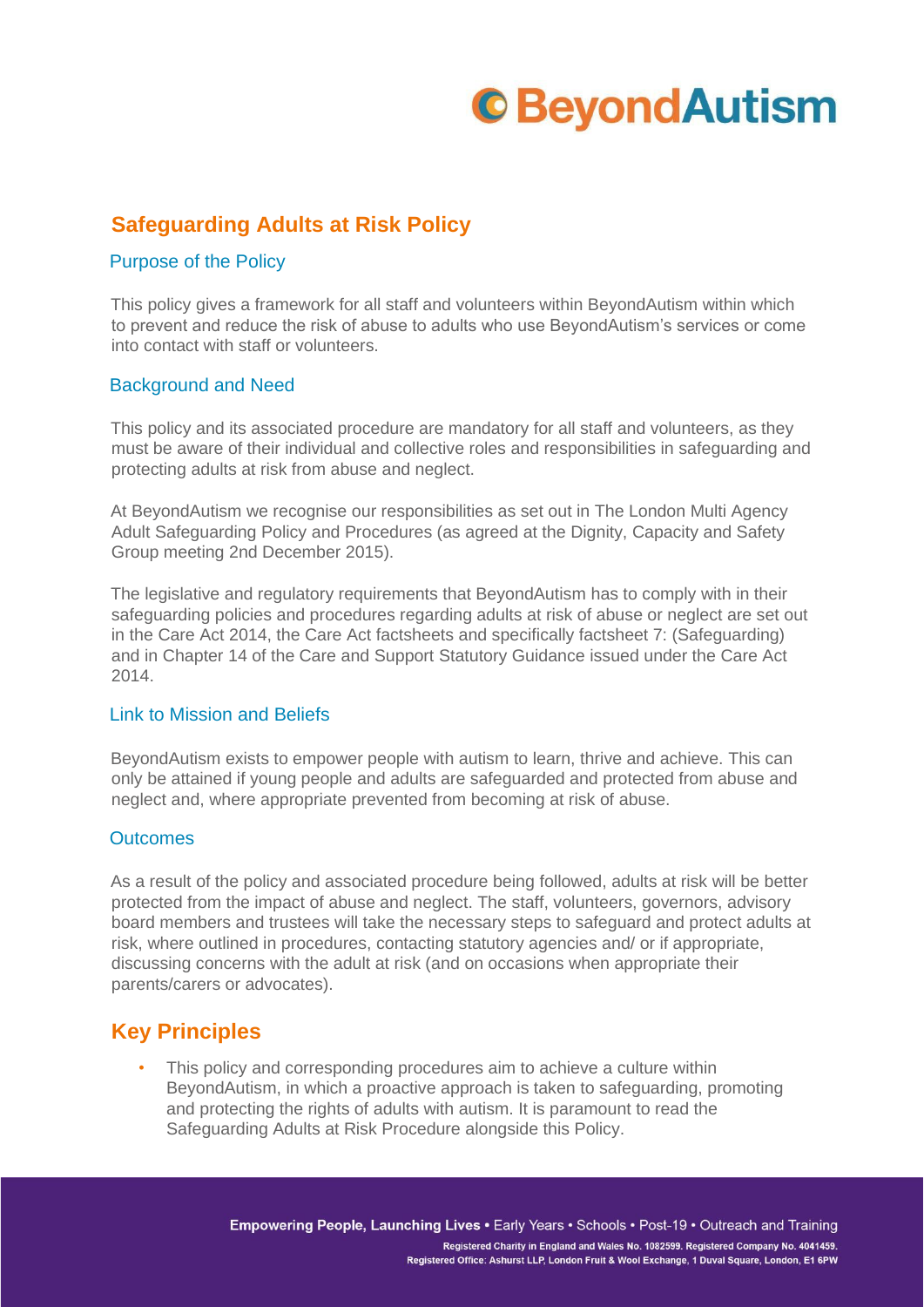

- All adults that use BeyondAutism services have the right to live a life free from abuse, harm and neglect regardless of age, disability, gender, racial heritage, religious belief, sexual orientation or identity.
- All allegations, concerns or suspicions of abuse or neglect are taken seriously and responded to within the steps laid out in the corresponding procedure.
- To work in partnership with adults who receive a service as much as is possible and appropriate.
- To work in partnership with the local Safeguarding Adults Boards and comply with the local multi-agency Safeguarding Adults Procedures.
- All staff have a responsibility to ensure they are informed, trained and understand their duty to operate within this policy and procedure.
- All staff and volunteers have a shared responsibility to take appropriate steps to protect adults at risk.

# **The Policy Statement**

- This policy and associated procedure applies to all staff, volunteers, governors, advisory board members and trustees and representatives of BeyondAutism, including agency staff and temporary staff.
- BeyondAutism is committed to the prevention of, and protection from, abuse and neglect of all adults at risk of abuse or neglect who come into contact with the organisation through its staff, volunteers or representatives, in whatever capacity that contact occurs.
- BeyondAutism is committed to taking all necessary steps to stop abuse happening, whether that abuse is perpetrated by staff, volunteers, family members, members of the public or other service users.
- BeyondAutism is committed to its duty of care to all adults it has contact with. If there are concerns about staff or volunteers perpetrating abuse, it will facilitate any action required to address this without delay. This will include actions required to address abusive behaviours and attitudes. On occasions, when staff have been dismissed because of concerns about abuse or neglect, they will be referred by BeyondAutism to the Disclosure & Barring Service (DBS) and professional bodies.
- BeyondAutism is committed to ensuring that adults at risk of abuse or neglect are given information, advice and support in a form that they can understand and also have their views included in all forums where decisions are made about their lives.
- BeyondAutism is committed to working in partnership with parents and carers of service users. In respect of adults who use the services of the charity, that partnership will be with their consent, when this is required and appropriate.
- BeyondAutism will publish online the Adult at Risk Safeguarding Policy and Procedure. In addition it will inform, in an appropriate format, all adults who use their services, that BeyondAutism has a duty to contact the local authority Adult Social Care department if there are concerns that an adult at risk may be being abused.
- All parents/carers will be reminded annually that our services have a duty to contact the local authority Adult Social Care department if there are concerns that an adult at risk may be being abused.

Empowering People, Launching Lives . Early Years . Schools . Post-19 . Outreach and Training Registered Charity in England and Wales No. 1082599. Registered Company No. 4041459. Registered Office: Ashurst LLP, London Fruit & Wool Exchange, 1 Duval Square, London, E1 6PW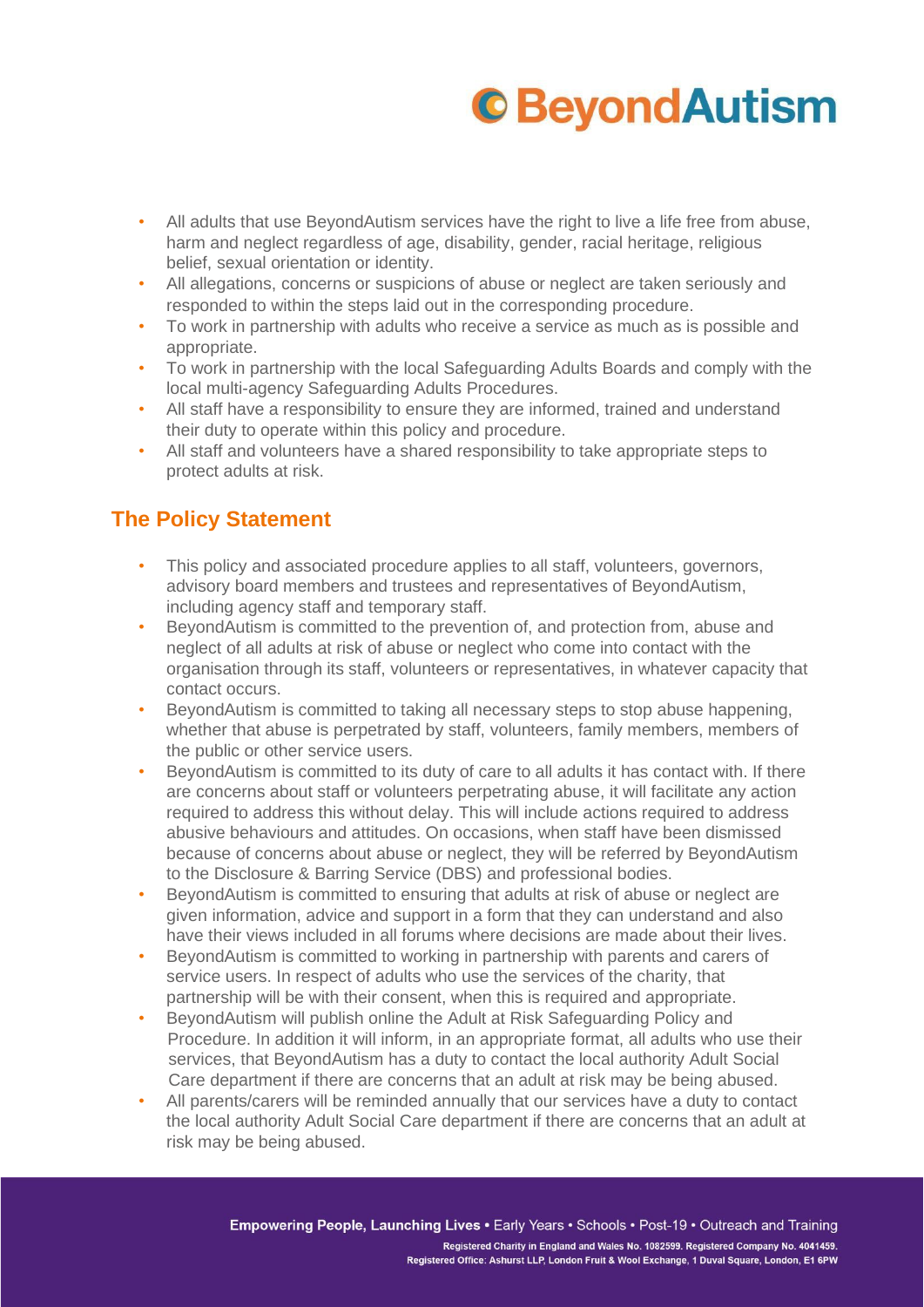# **C**BeyondAutism

- BeyondAutism is committed to providing information, advice and support that enables adults and other users of its services to learn to keep themselves safe and how to raise concerns if they do not feel safe in all aspects of their lives.
- BeyondAutism is committed to ensuring that senior members of the organisation will be without delay, fully briefed and consulted with by staff on any concerns about abuse or neglect: the process for this is detailed in the procedure. The Head of Service is the **Alerting Manager (Safeguarding Adults Lead)** for each of BeyondAutism's services, including Tram House School and Post19. The Alerting Manager has lead responsibility for responding to concerns about the abuse of adults at risk within BeyondAutism services. In the absence of a Head of Service, the most appropriate Safeguarding Adult Lead must manage the concern. The Chief Executive has overall responsibility for all safeguarding matters within the charity as a whole.
- BeyondAutism is committed to working within the London Multi-Agency Adult Safeguarding Policy and Procedures (as agreed at the Dignity, Capacity and Safety Group meeting 2nd December 2015) and the procedures of any other local authorities where any adult at risk may reside.
- BeyondAutism services are committed to working with the London Borough of Wandsworth LADO and/or Adult Social Care department and the police if there are any concerns about, or perceived risks, in respect of staff or volunteers at the school. BeyondAutism Post-19's main Hub is based within the London Borough of Hammersmith and Fulham.
- BeyondAutism is committed to ensuring all staff and volunteers, including those with designated responsibilities, have received appropriate levels of up to-date safeguarding training.

### **Risk Assessment**

Should this policy and associated procedure be ignored or disregarded, the possible outcomes are:

- **For adults at risk of abuse or neglect –** placed at further risk of harm and neglect.
- **For staff and volunteers –** may be subject to inquiry, investigation internally or externally for failing to take appropriate steps, internally may then be subject to a disciplinary process.
- **For the Alerting Managers, the Chief Executive, Board of Trustees, Advisory Board and the Governing Bodies –** possible inquiry and report from the Charities Commission and regulators or recommendation from local authorities to regulators.
- **For BeyondAutism –** possible risk of public scrutiny and ultimately risk of prosecution and/or additional inspections from regulators and ultimately deregistration. All of the above can lead to negative media attention and damage to the reputation of the charity/school.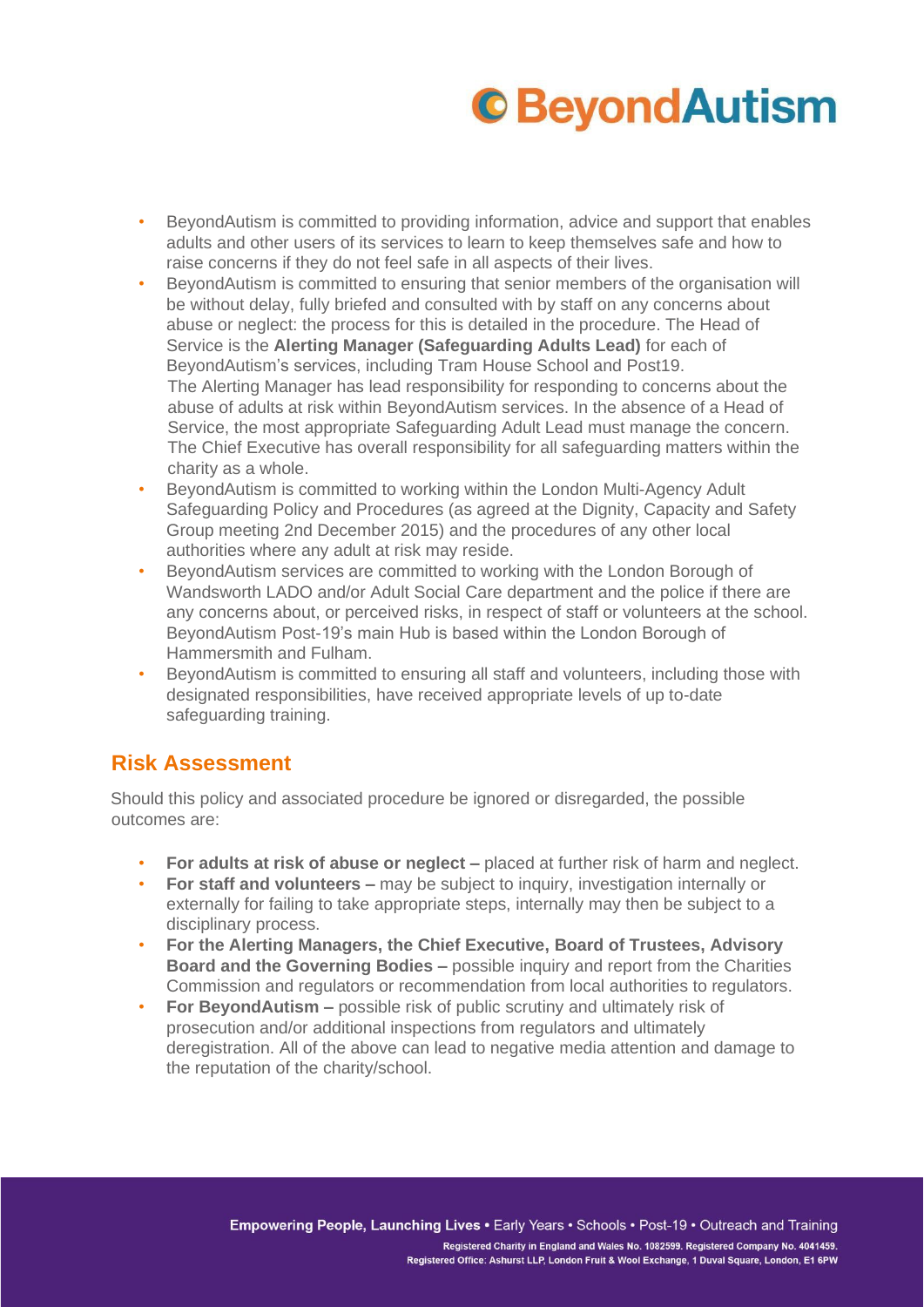# **C**BeyondAutism

# **Definitions**

**Abuse and Neglect:** Refers to: 'ill-treatment (including sexual abuse and forms of ill treatment that are not physical); the impairment of, or an avoidable deterioration in, physical or mental health; and the impairment of physical, emotional, social or behavioural development'. (Who Decides?" Law Commission, 1997)

**Abuse** was defined by 'No Secrets' (2000, DH and Home Office) as: '...a violation of an individual's human and civil rights by any other person or persons'.

**Adults at risk** are people over 18 years of age who are or may be in need of community care services by reason of mental health, age or illness, and who are or may be unable to take care of themselves, or protect themselves against significant harm or exploitation. The term replaces 'vulnerable adults'.

Advocacy is taking action to help people say what they want, secure their rights, represent their interests and obtain services they need.

**Alert** is a concern that an adult at risk is or may be a victim of abuse or neglect. An alert may be a result of a disclosure, an incident, or other signs or indicators.

**Alerter** is the person who raises a concern that an adult is being, has been, or is at risk of being abused or neglected. This could be the person themselves, a member of their family, a carer, a friend or neighbour or could be a member of staff or a volunteer.

**Alerting manager** is the person within an organisation to whom the alerter is expected to report their concerns. They may also be the designated Safeguarding Adults lead within an organisation. It is the alerting manager who will in most cases make the referral and take part in the Safeguarding Adults process. At BeyondAutism the Head of Service is the **Alerting Manager (Safeguarding Adults Lead)** for BeyondAutism Schools and Post-19 and as such has lead responsibility for responding to concerns about the abuse of adults at risk within BeyondAutism services. The Chief Executive has overall responsibility for all safeguarding.

**Best Interest –** is a principle in the Mental Capacity Act which states that any act done or decision made on behalf of an adult lacking capacity must be in their best interests. This can cover financial, health and social care decisions.

**Capacity** is the ability to make a decision about a particular matter at the time the decision needs to be made.

**Case conference** is a multi-agency meeting held to discuss the outcome of the investigation and to put in place a protection or safety plan.

**CIDs (Criminal Investigation Departments)** are the units within the Metropolitan Police Service (MPS) that deal with the investigation of crime that requires investigation by a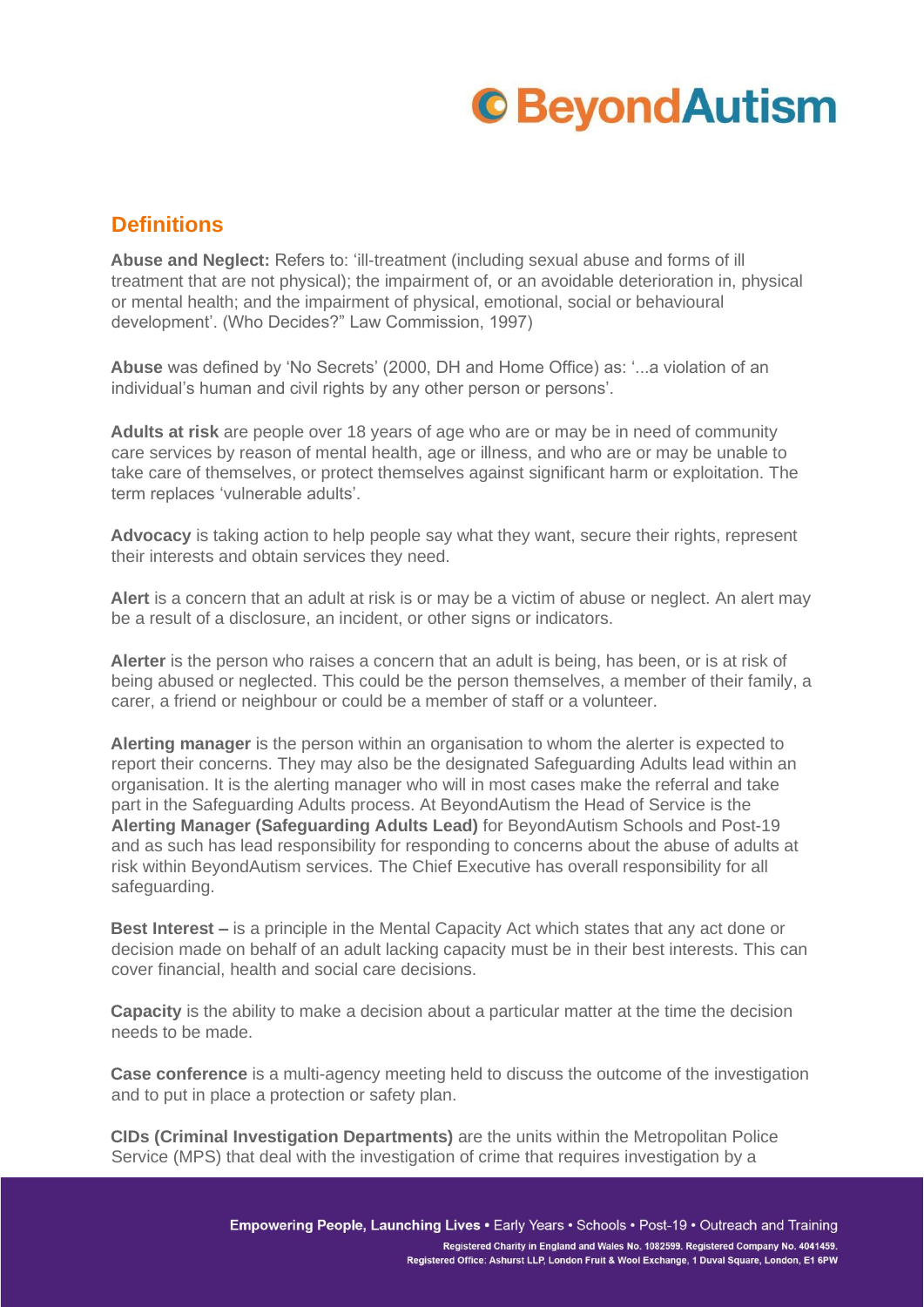# **C**BeyondAutism

detective but does not come within the remit of Community Safety Units (CSUs) or other specialised units.

**Consent** is the voluntary and continuing permission of the person to the intervention based on an adequate knowledge of the purpose, nature, likely effects and risks of that intervention, including the likelihood of its success and any alternatives to it.

**Liberty Protection Safeguards (LPS), Mental Capacity (Amendment) Act 2019** are measures to protect people who lack the mental capacity to make certain decisions for themselves. They came into effect in 2019 using the principles of the Mental Capacity (Amendment) 2019, and apply to people in care homes or hospitals where they may be deprived of their liberty. This also relates to situations in which adults at risk are unlawfully restrained. In situations in which restraint may need to be used with an adult, the measures implemented must be in the best interests of the individual and the least intrusive response appropriate to the risk presented.

**Duty social worker** is on duty at all times out of hours to meet urgent needs that cannot wait until the next working day. In the absence of a named social worker, the duty social worker is who is called in the case of an urgent matter.

**EDO (emergency duty officer)** is the social worker on duty in the emergency duty team (EDT).

**EDT (emergency duty teams)** are social services teams that respond to out-of hours referrals where intervention from the council is required to protect a child or adult at risk, and where it would not be safe, appropriate or lawful to delay that intervention to the next working day.

**IMCAs (independent mental capacity advocates)** were established by the Mental Capacity Act 2005. IMCAs are a legal safeguard for people who lack the capacity to make specific important decisions, including making decisions about where they live and about serious medical treatment options. IMCAs are mainly instructed to represent people where there is no one independent of services, such as a family member or friend, who is able to represent the person.

**Mental capacity** Refers to a person's ability to make their own choices and decisions. Under UK law, someone's capacity is judged according to the specific decision to be made, so a person may have sufficient capacity to make simple decisions but not more complicated ones.

**Referral** – an alert becomes a referral when it is passed on to a Safeguarding Adults referral point and accepted as a Safeguarding Adults referral.

**Safeguarding Adults** is used to describe all work to help adults at risk stay safe from significant harm. It replaces the term 'adult protection'.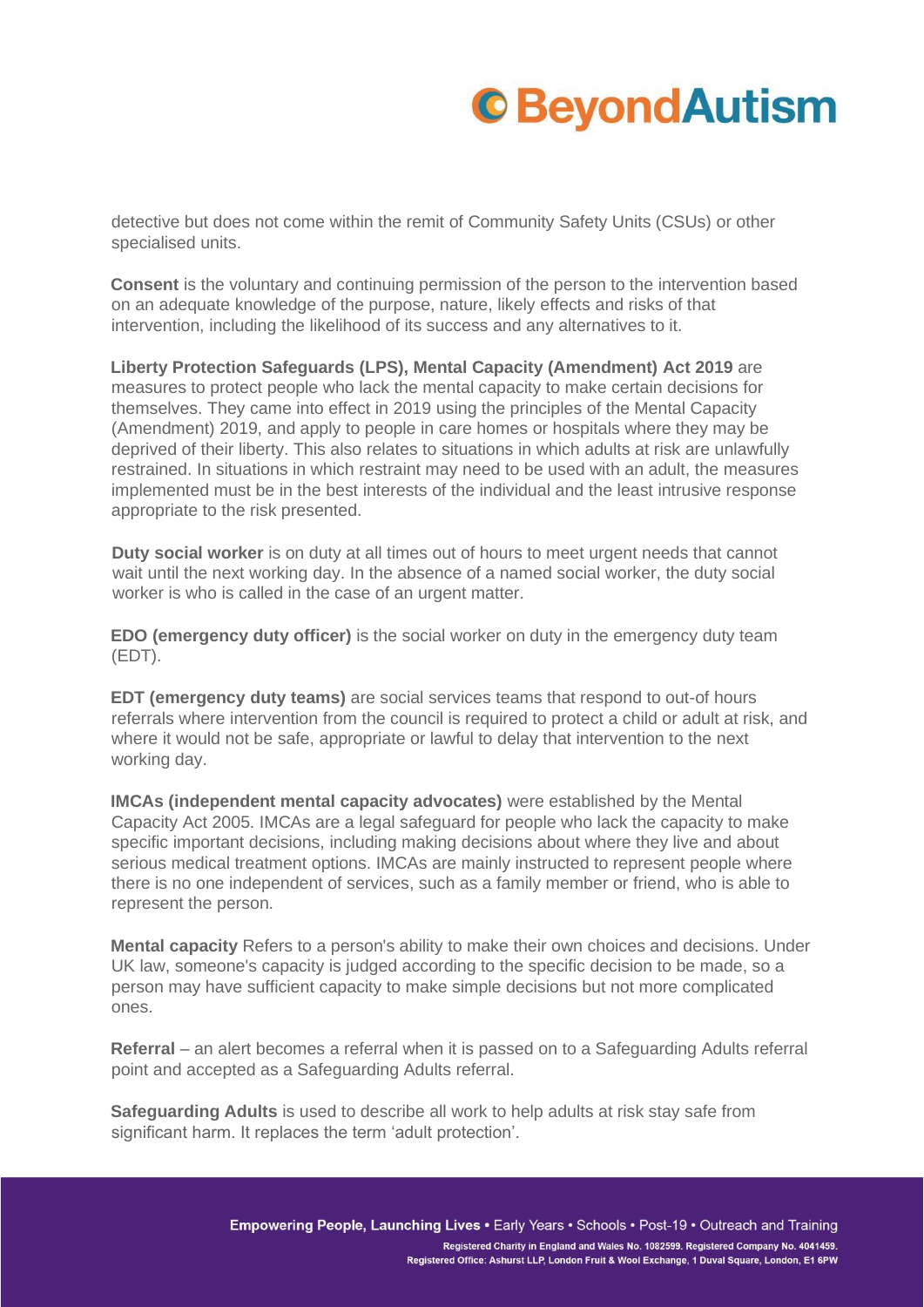

**Safeguarding Adults coordinator** – this is the typical title of the manager in a local authority who supports the work of the Safeguarding Adults Partnership Board (SAPB) and advises on Safeguarding Adults cases in the borough. The role varies from borough to borough, and may have a different title.

**Safeguarding Adults lead** is the title given to the member of staff in an organisation who is given the lead for Safeguarding Adults. The role may be combined with that of alerting manager, depending on the size of the organisation.

**Significant harm** is not only ill treatment (including sexual abuse and forms of ill treatment which are not physical), but also the impairment of, or an avoidable deterioration in, physical or mental health, and the impairment of physical, intellectual, emotional, social or behavioural development.

**Strategy discussion** is a multi-agency discussion between relevant organisations involved with the adult at risk to agree how to proceed with the referral. It can be face to face, by telephone or by email.

**Strategy meeting** is a multi-agency meeting with the relevant individuals involved, and with the adult at risk where appropriate, to agree how to proceed with the referral.

**Team Teach** - provides training to staff groups in children's and adult services and Health Care Trusts in behaviour supports and interventions. The training combines both theory and practice, emphasising the need for staff to show restraint rather than apply it. Providing a risk assessment structure to the selection of physical interventions that best allow the employer to provide a safer workplace for service users and staff.

**Vital interest** is a term used in the Data Protection Act 1998 and General Data Protection Regulation to permit sharing of information where it is critical to prevent serious harm or distress or in life threatening situations.

**Wilful neglect or ill treatment** is an intentional or deliberate omission or failure to carry out an act of care by someone who has care of a person who lacks capacity to care for themselves. Section 44 of the Act makes it a specific criminal offence to wilfully ill-treat or neglect a person who lacks capacity.

#### **The Safeguarding duties apply to an adult who:**

- Has needs for care and support (whether or not a local authority is meeting any of those needs) and
- Is experiencing, or at risk of, abuse or neglect; and
- As a result of those care and support needs is unable to protect themselves from either the risk of, or the experience of abuse or neglect.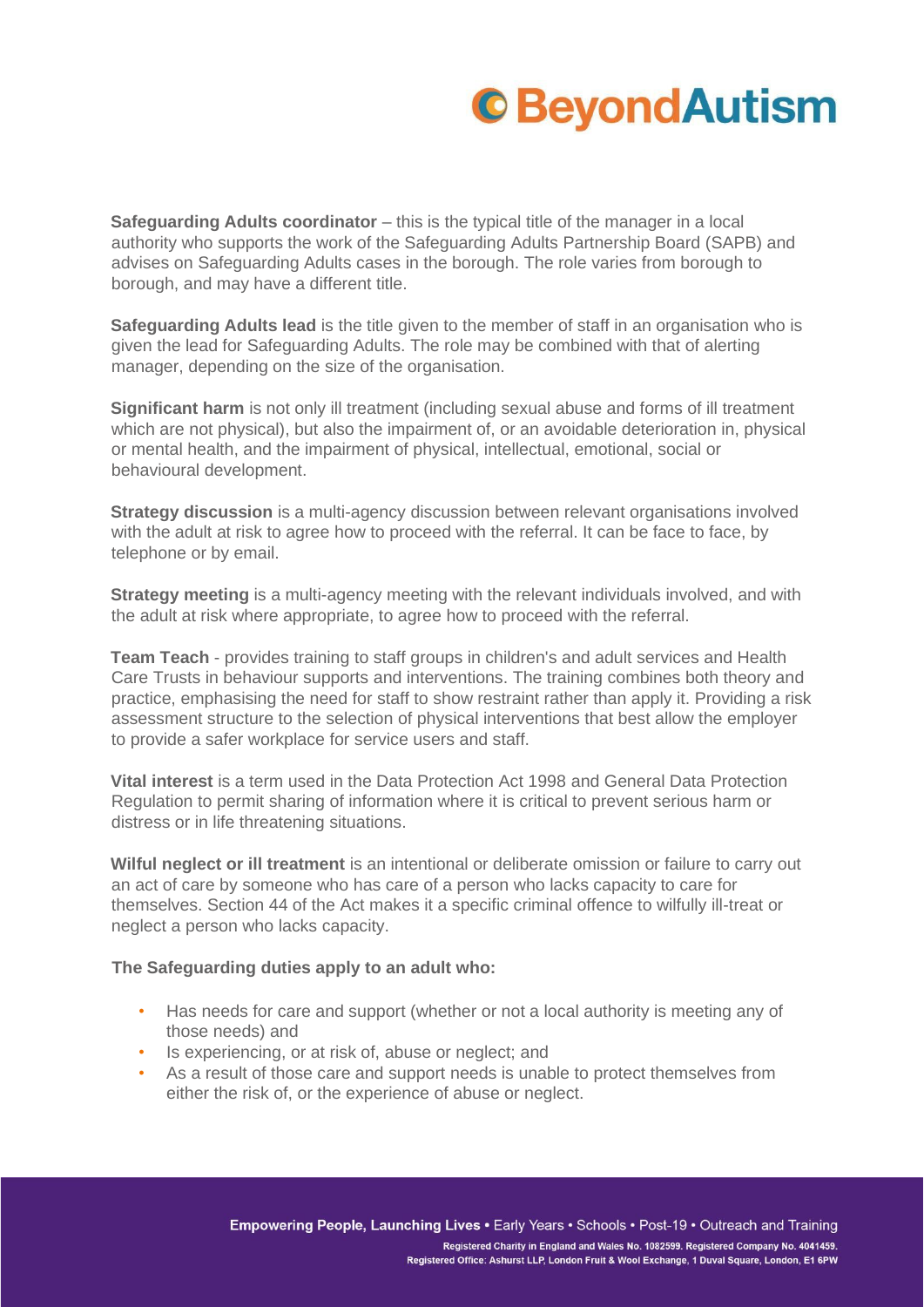

Most adults that use BeyondAutism services are likely to fall within these definitions should they be at risk of abuse or neglect, generally, though not always, as a result of a lack of capacity within the meaning of the Mental Capacity Act 2005.

### Other related policies

This policy has clear links to other policies in our services, in particular to any policies concerned with the protection of all children and young people from various kinds of harm. These policies are listed below:

- Anti-bullying
- E-safety
- Behaviour
- Positive handling and physical intervention
- Equality and Diversity Policy
- Health and Safety
- Absconding and Lost Child Procedure
- Data Protection
- Pupil information (DfE guidance)
- Safer recruitment
- Intimate care
- Whistleblowing Policy
- Safeguarding and Child Protection Policy
- Lone Working Policy
- Start and End of Day Procedure

### **5. Legislation, Regulatory Requirements and Guidance.**

For BeyondAutism to meet their regulatory and statutory responsibilities, the following legislation and associated guidance are of significance (N.B. This is not an exhaustive list).

- The principle source (since 2015) is the Care Act 2014 (section 42). This defines abuse and sets out the statutory duties and the institutional responsibilities for those duties.
- The (Care Act) Care and Support Statutory Guidance provides the detail in relation to both the meaning of wellbeing and safeguarding. Chapter 14 sets out in detail the duties found in sections 42 to 47 and 68 of the Care Act 2014, including definitions of the aims and objectives of Adult safeguarding activity and a representative range of types of adult abuse and neglect.
- The London Multi-Agency Adult Safeguarding Policy and Procedures (as agreed at the Dignity, Capacity and Safety Group meeting 2nd December 2015)
- SCIE (the social care institute for excellence) has published a range of advice on Safeguarding, specifically guides on the care act 2014, and e learning resources on adult safeguarding.

Empowering People, Launching Lives . Early Years . Schools . Post-19 . Outreach and Training Registered Charity in England and Wales No. 1082599. Registered Company No. 4041459. Registered Office: Ashurst LLP, London Fruit & Wool Exchange, 1 Duval Square, London, E1 6PW